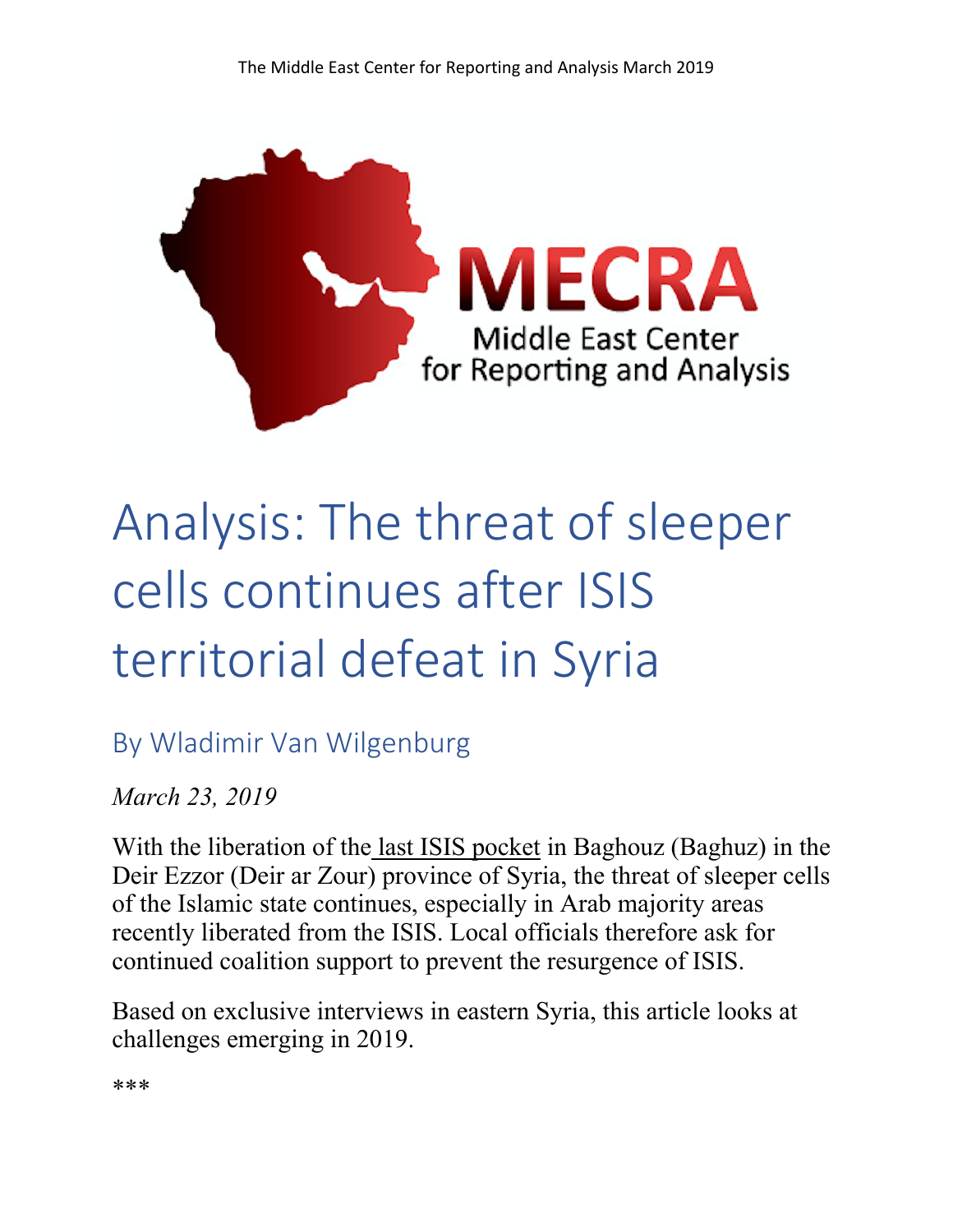The sleeper cell threat by ISIS and the use of assassins by regional states could also threaten coalition troops after the territorial defeat of ISIS in Baghouz which was announced on March 23, 2019.

The sleeper cell attacks increased, after US president Donald Trump's announcement that the US would withdraw its troops in December. "The sleeper cells became more active in Manbij, Shadadi, and Raqqa," Layla Mohammed, the co-head of the Raqqa Civil Council said in an interview.

On Jan. 16, a suicide attack in Manbij left 19 people dead, including four Americans. Two Syrian Democratic Forces (SDF) fighters were also killed in the explosion. "We are seeing an increase in attacks, including assassination attempts, kidnapping, and ransom activities in some areas of Iraq and Syria," Colonel Sean Ryan, the spokesman of the USled coalition fighting the Islamic State (IS) group, confirmed. "It is difficult to say if they are coming from actual ISIS sleeper cells or just other individuals filling the void left by ISIS, to create havoc and extort money, so no exact number, but there has been an increase since December," he confirmed.

A Pentagon report released in February this year warned that, "ISIS may conduct opportunistic attacks on US personnel as they withdraw but will leverage the event as a 'victory' in its media." Manbij's fragile security On 15 March, five ISIS members that were planning to carry out attacks in the city of Manbij were arrested. Moreover, on 19 March, suspects that were involved in 16 January attack in Manbij targeting US soldiers were also arrested after an investigation. Assassinations have especially targeted senior officials of the SDF, local Arab fighters of the SDF, tribal leaders working with the SDF, and administration officials that played a role in improving relations between the Kurds, and Arabs in northeastern Syria. The goal of these attacks is to undermine the stability in the northeast of Syria, and to force the US forces to leave.

"ISIS is still dangerous, even after Baghouz," says Sharvan Darwish, the spokesperson of the Manbij Military Council (MMC) during an interview on 26 February, who himself survived an assassination attempt in February 2018.

"ISIS stayed for years in Manbij, Raqqa, and other areas, and created a base."

Darwish's driver was targeted on 9 March, 2019 by an IED blast that killed one civilian and wounded six others. Another IED blast exploded on the road on 13 March. "ISIS has still capabilities, and are hidden among civilians. You cannot see them, but this is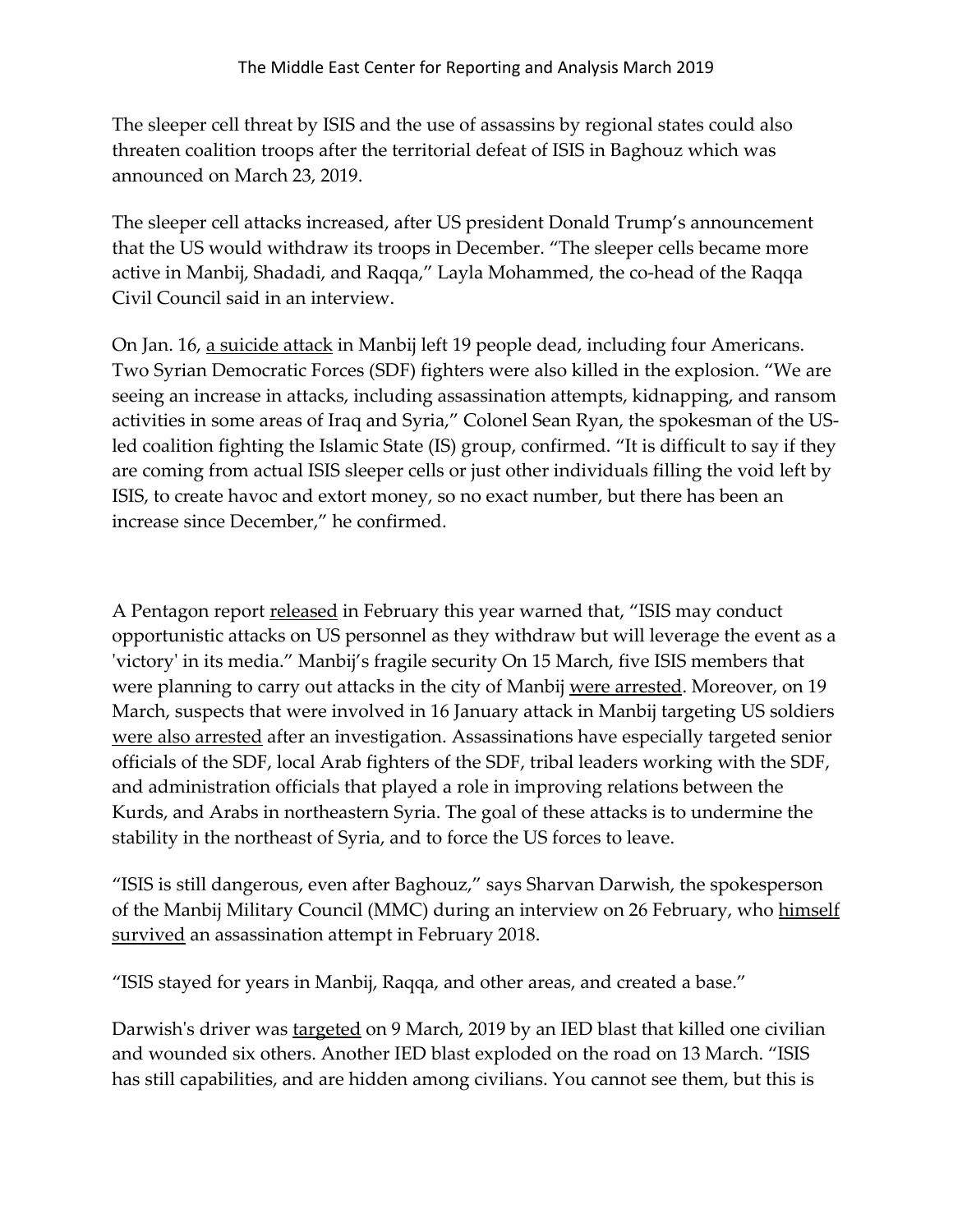the most difficult. On the ground you can fight them, but when they are hidden, it's a difficult mission."

"Off course, stability is not in the favour of the regime, Daesh [the Arabic acronym for ISIS], and Turkey, they don't want stability here," Darwish said in a recent interview.

The security of Manbij is especially threatened by the nearby presence of areas under the control of Turkey. Idlib, which has Turkish army observation points, is under control of the Al Qaida affiliate Hay'at Tahrir al-Sham (HTS). The former US envoy against ISIS in 2017 called Idlib the biggest safe haven for Al Qaida since 9/11.

However, the presence of the Turkish army prevents a Syrian or Russian operation to clear out the province from Al Qaida. So far, Turkey nor Turkish-backed rebels have done much to clear out the province from Jihadists. Also ISIS is present in Idlib as well. Several ISIS members were reportedly evacuated to Idlib by the Syrian regime, and have carried out attacks in Idlib against HTS targets. Moreover, the territories from Afrin to Jarabulus and Bab are under direct control of Turkey, or de-facto annexed by Turkey. Among the Turkish-backed forces are also extremist Salafist groups such as Ahrar al-Sharqiya, which claimed an attack on an SDF Humvee on 9 January 2019. In addition ISIS members have joined Turkish-backed groups. The leader of the Hamza Brigade, Saif Abu Bakr, who wants to fight the SDF in the east of Euphrates on behalf of Turkey, is a former ISIS member from Al-Bab according to a *Foreign Policy* piece.

According to Manbij official Shervan Derwish, the person who carried out the attack on US soldiers came from al-Bab.

"We don't have definitive proof, but our expectation is that he came from Bab. In general, ISIS members that want to run away go to Idlib," he said, referring to ISIS fighters that in January asked the SDF safe passage from Baghouz to Turkey or Idlib through smugglers. A demand which was refused by the SDF.

"Other members that want to come and join ISIS come from Idlib and the Euphrates Shield area," he added.

As a result of these developments, the area under Turkish is an incubator for extremists, and poses a major threat to the security of Manbij, and coalition forces present there. This will continue unless Turkey deals with Jihadist and Salafist groups such as HTS, the extremist Ahrar al-Sham group, ISIS remnants and Ahrar al-Sharqiya in Idlib and northern Aleppo.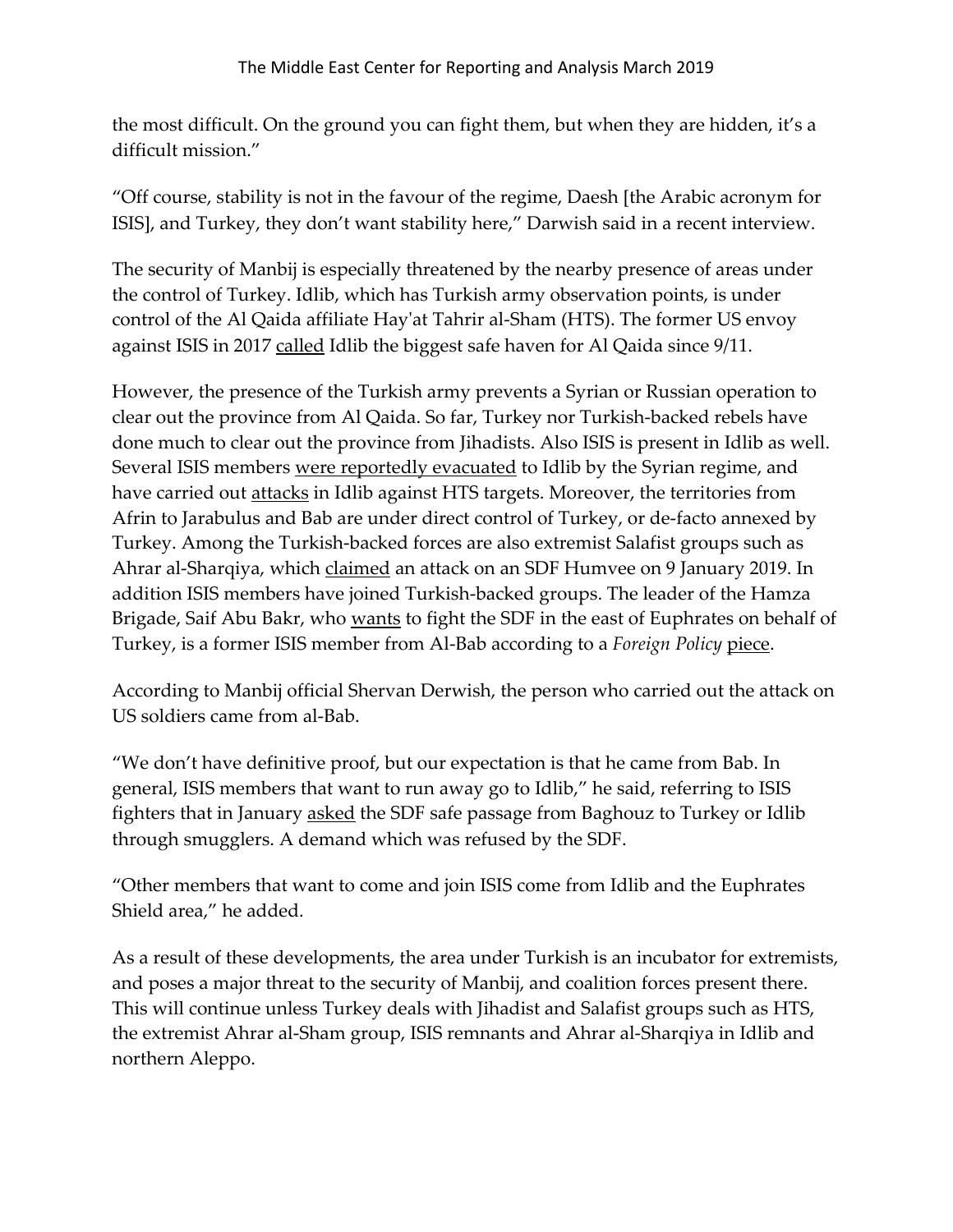### Plausible deniability

Turkey, Iran and the Syrian government have an interest in destabilizing the northeast of Syria, and oppose a presence of the US-led coalition in the areas under control of the Kurdish-led Syrian Democratic Forces (SDF).

It would be easy for states to hire locals or former ISIS members, which would give them plausible deniability, especially since most attacks are claimed by ISIS. Turkey and the regime could have also infiltrated some sleeper cells that could direct attacks against SDF forces.

Shiyar Mohammed, the co-president of Tabqa's executive council, said in an interview that, "some regional powers use the sleeper cells of ISIS for political gains. There is a real Turkish threat, the Russian, Iranians and Assad are still working on some areas."

Both Turkey and Damascus have been blamed for certain assassinations. Some of the assassinations have also not been claimed by ISIS.

On 15 March, a ceremony was held for Omar Alloush, a senior official who was killed one year ago on 15 March 2018, with the presence of officials of the US-led coalition.

Local officials suspect Turkey killed him since he played a major role in setting up local administrations and bringing Kurds and Arabs together. He was the main force behind the Raqqa Civil Council. Nevertheless, no definitive proof has been presented for this claim. However, the Turkish-backed group Qiyam group attempted to assassinate Raqqa official Ibrahim Hassan in his home on January 11, 2018, in a similar style to the killing of Alloush. In June, 2018, the SDF carried out operations against Qiyam in Raqqa.

The Syrian Observatory for Human Rights (SOHR), said last year that the SDF arrested 6 suspects in Raqqa, that were found in the possession of \$100,000, that was reportedly the money paid for carrying out the assassination. Alloush was not the only one killed. On 2 November 2018, Raqqa tribal leader Bashir Faisal al-Huwaidi was assassinated in his vehicle in Raqqa. According to SOHR he was killed by the person riding with him in his car. Although ISIS claimed the attack, one senior official told me in December last year that the regime could have been behind it.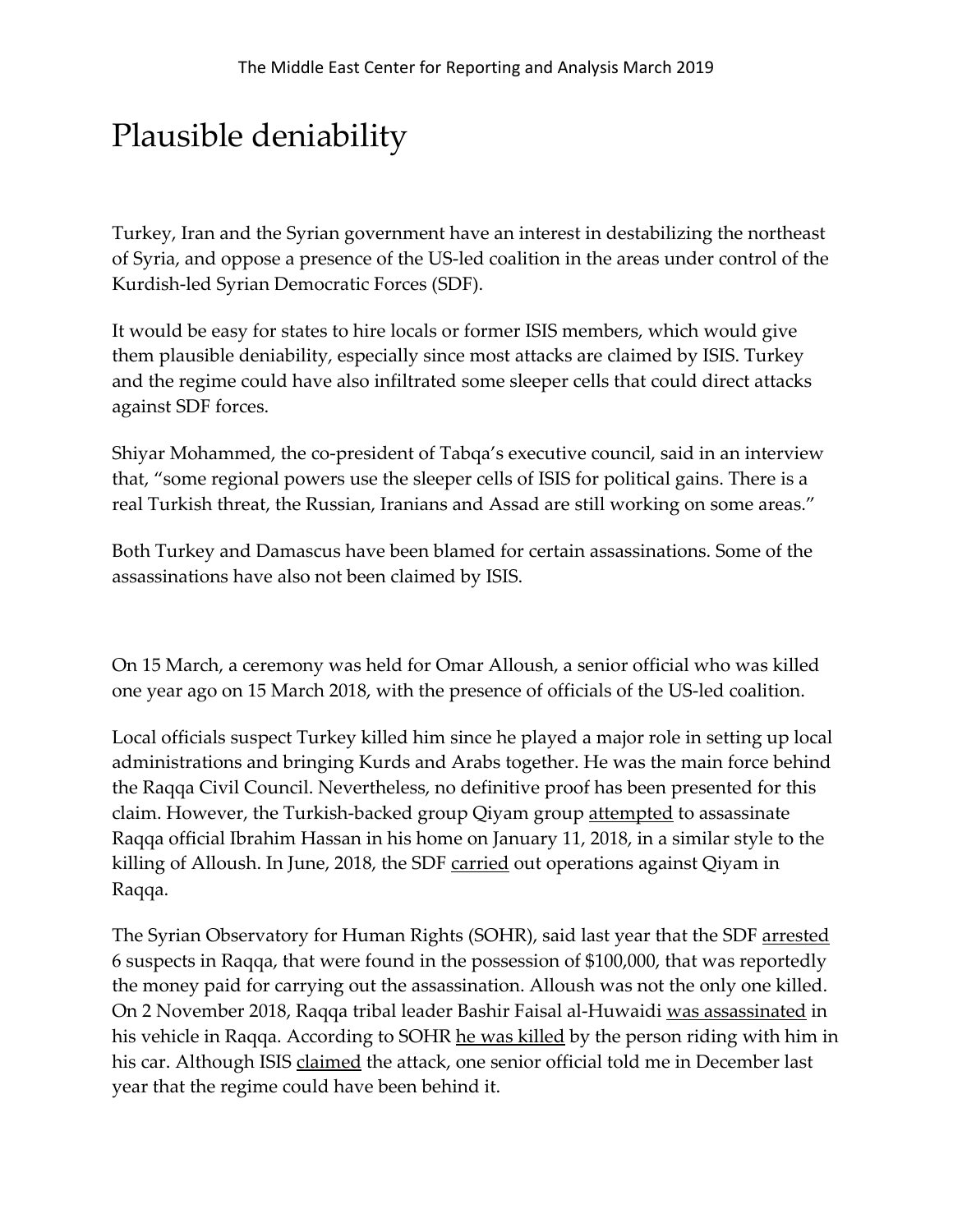Local sources say the regime blames him for handing over regime forces in Raqqa to the FSA, who were later executed. The regime and Turkey have also their own proxy groups that were allegedly involved in attacks. Turkey has supported an FSA group called Harakat al-Qiyam, reportedly created in August 2017, has carried out several assassinations against SDF fighters and local administrators. However, its social media presence has decreased since last year.

### Syrian regime 'resistance' threat

Apart from Turkey, the Syrian government and Iran support the so-called tribal 'Popular Resistance in the Eastern region' created on 26 February 2018, that has claimed attacks against the US-backed SDF in the Raqqa province in February t2019. On 14 March, the group claimed to have used an IED targeting a US military convoy.

"We support these resistance forces based on our national role as a government," the Syrian president Bashar Assad said on June 13, 2018.

Moreover, on 6 April 2018 the Iranian-backed Baqir militia said it would launch Jihadist attacks against US forces in northeastern Syria. The Syrian government is also unhappy with the Trump administration decision in February to keep a residual number of troops in Syria, despite of the US withdrawal.

Syria's defense minister Gen. Ali Ayoub on 18 March slammed what he called the "illegitimate" US military presence, and vowed the right of self-defense. The use of insurgent cells to target US forces might be the only option that the Syrian government and Iran has to pressure the US and the SDF forces, since it's not able to militarily challenge the SDF and the US-backed forces on the ground. The Syrian government was not able to stop the Syrian Kurds from cementing their control, and lost clashes in Qamishli in April 2016 and Hasakah in August 2016.

The regime and Iranian-backed elements also failed in attempts to take oil fields from the US-backed SDF in February 2018. Up to 200-300 pro-Syrian regime fighters, including Russian mercenaries, and members of the pro-Iranian-backed Baqir Brigade were killed in February 2018, when they tried to take oil fields from the US-backed SDF. Also in September 2018, 11 regime fighters were killed at a checkpoint in the city of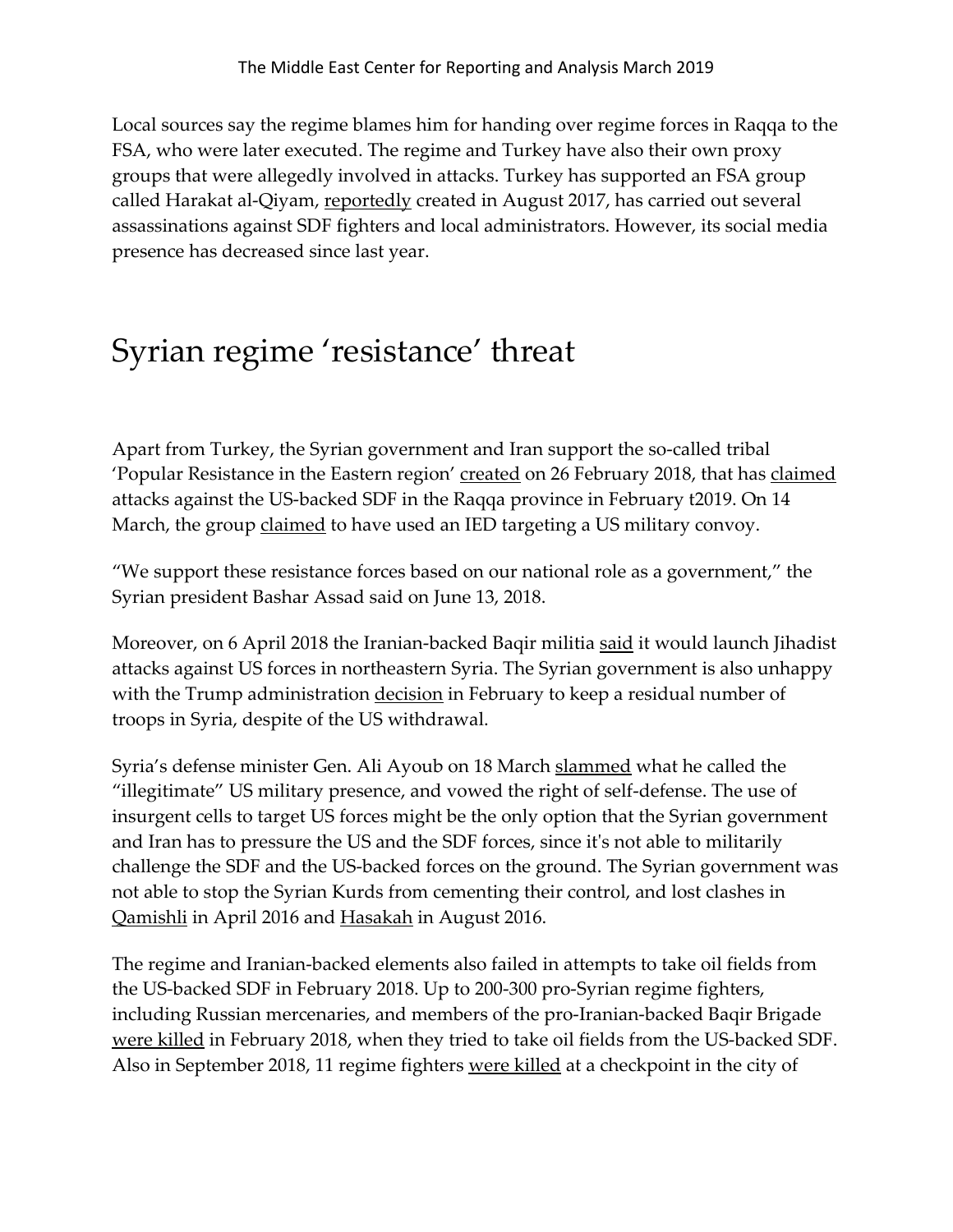Qamishli, which led to anger among Alawite supporters of the regime, since most of those killed were from Alawite areas.

### The MERV sleeper cell threat

A bigger threat to the SDF and US coalition forces, are active ISIS cells in the countryside of Deir Ezzor in the Middle Euphrates River Valley (MERV), an area which will be difficult to control even after the defeat of ISIS in Baghouz.

In February, an ISIS attack *left* 14 dead near a Syrian oil field, a few kilometers away from SDF bases where US soldiers are also present amidst ongoing operations in Baghouz.

"Hopefully, they will be finished. There we couple of them here, they were arrested," one civilian near the town of al-Suwar told the author in Deir Ezzor's countryside.

"There weere a few explosions by sleeper cells. Tunisians, other nationalities, and people from the area too. When Baghouz is finished, they [SDF] will have more time to take care of the cells."

One SDF official said the area around Margada in the countryside east of Deir Ezzor is not finished being cleared of ISIS threats, and he warned me not to interview civilians in this area. "Don't stop your car there, even not at a speed bump."

He expected that after the defeat of ISIS in Baghouz is completed, the SDF and internal security forces will focus on cleaning sleeper cells in the area. "This area is not cleared yet." According to Riyad Derrar, the co-chair of the Syrian Democratic Council (SDC), the area in the countryside of Deir Ezzor was like a 'storage of Salafi [movements]' in the past. Another SDF member from Deir Ezzor said that the Islamist Muslim Brotherhood also had a presence in Deir Ezzor in the past.

"There is a need for more services so tat the local population will trust the new rules," Derrar said.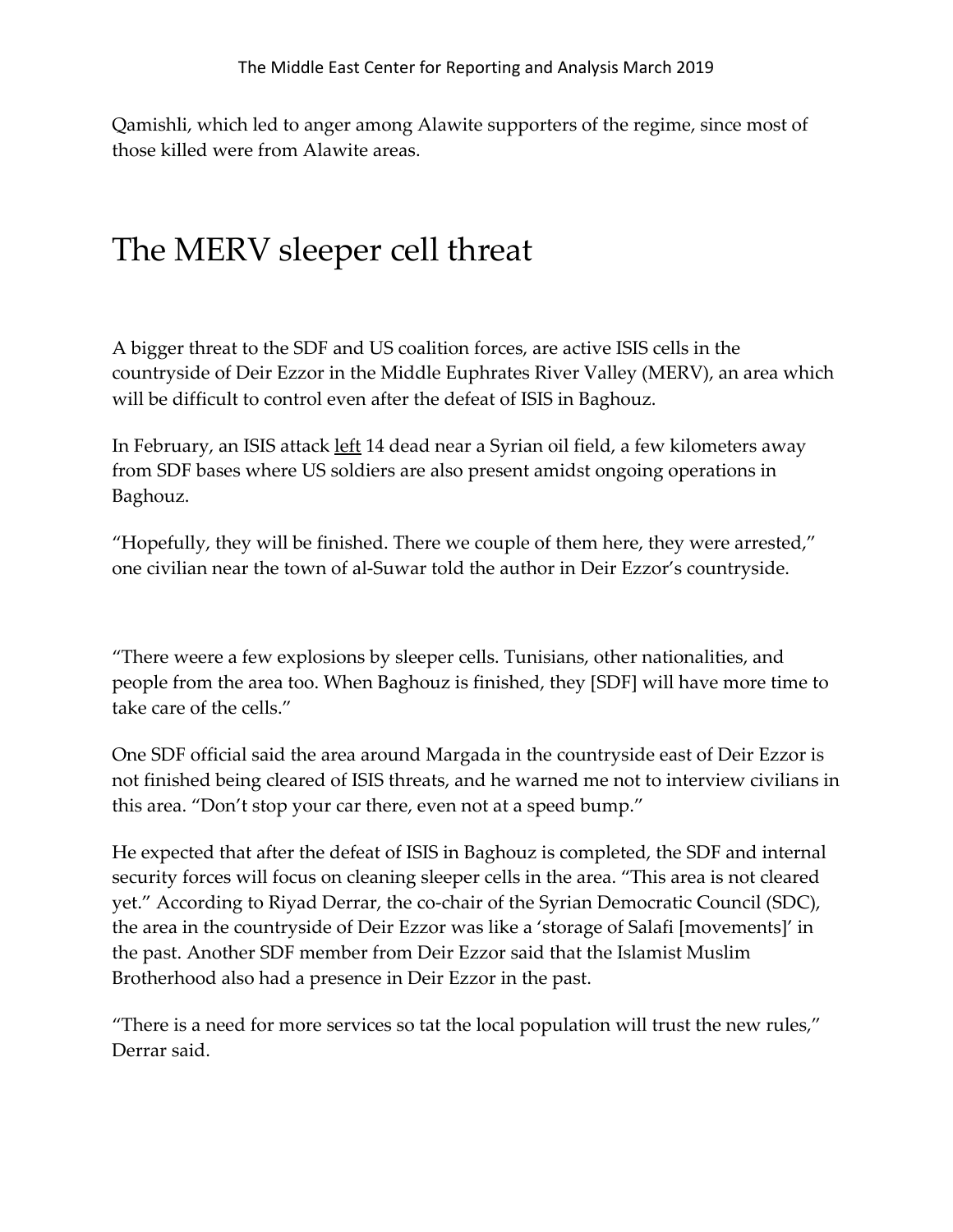Moreover, before the Syrian crisis in 2011, the Syrian government also allowed Jihadist cells to cross the Syrian border in Deir Ezzor to infiltrate Iraq from where they attacked US troops. Those same cells in Syria, later joined ISIS, and could become active again.

With the defeat of ISIS in Baghouz the group still controls a pocket in the Homs and Deir Ezzor desert, although the areas is cordoned off by regime forces. According to a timely op-ed in the New York Times by Hassan Hassan, a resident fellow at the Tahrir Institute for Middle East Policy and an author of "ISIS: Inside the Army of Terror", ISIS could retreat to the desert after military defeats, and prepare for a comeback, just as they did between 2007 and 2013.

Currently, ISIS is still carrying out attacks from the desert against the Syrian government. This pocket could also pose a threat of infiltration to SDF-held areas in the future.

## **Raqqa's ongoing instability**

Even the Raqqa, that used to be the capital of the Islamic State, and was liberated in October 2017, is still facing security incidents from Islamic state remnants in Raqqa.

When visiting Raqqa in August 2018, there was still an ISIS flag in one destroyed building. Members of Raqqa Civil Council's Emergency Intervention Units that are responsible for digging up bodies in mass graves, said the flag kept on coming back, despite the fact they removed it several times.

There were also several attacks in Raqqa, even recently. On 3 March, ISIS launched an attack targeting tribal leaders and the SDF in the Jadeedat al-Khabur village, in the countryside of Raqqa, killing four. Moreover, on 4 March, the SDF arrested an ISIS attacker riding a motorcycle with a suicide belt.

Zakaria, a member of the Raqqa's Internal Security Forces, therefore last Monday, that 15 days ago motor cycles were banned in Raqqa by the local authorities. According to Abu Mohammed (52) a local civilian in Raqqa city, the ISIS sleeper cells are locals. "They found a lot of wigs, and fake beards. The SDF are arresting them from their houses."